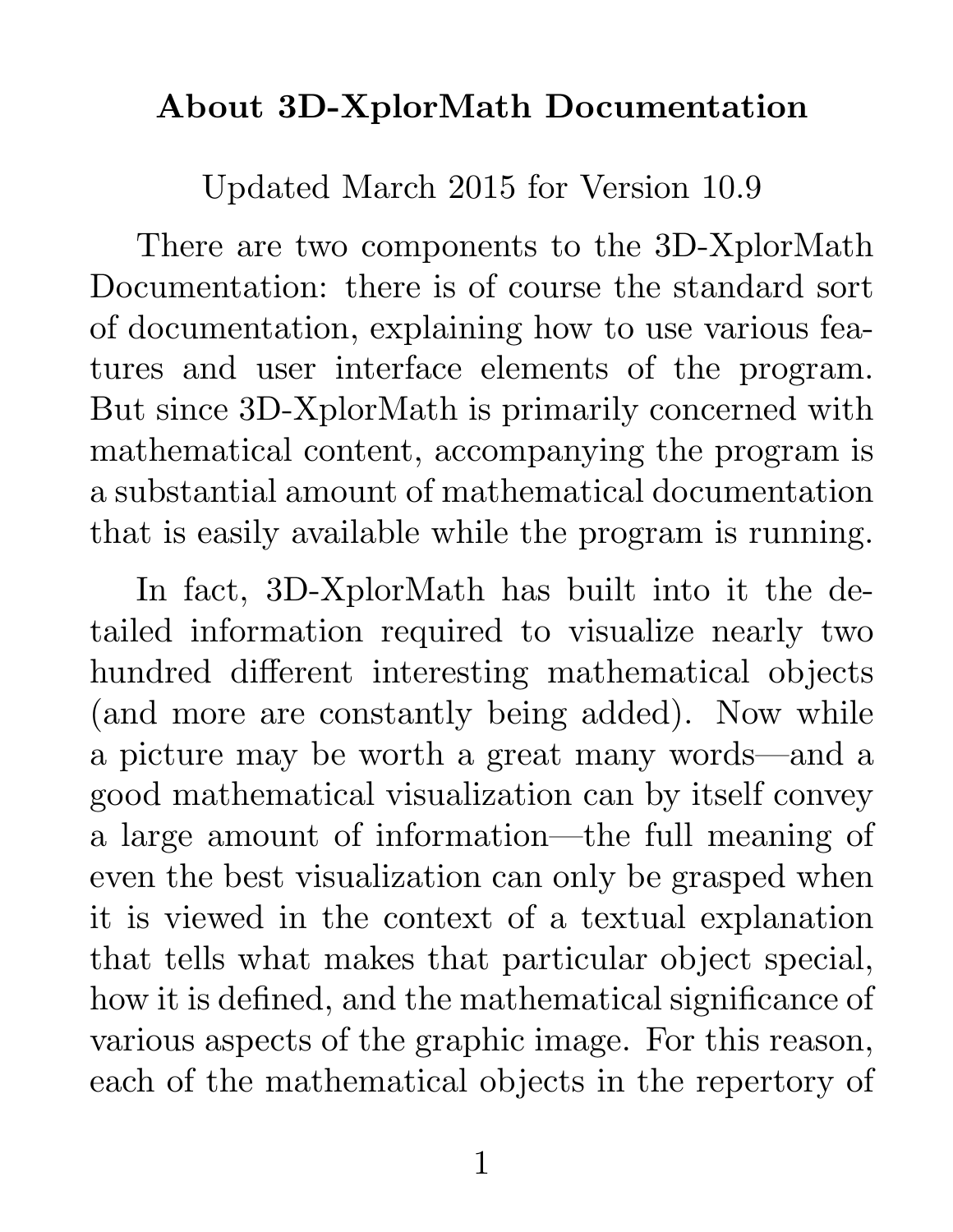3D-XplorMath has associated to it a piece of documentation that we shall refer to as its ATO (About This Object).

After you select an object from one of the menus of objects, you will almost immediately see a default visualization of that object, and usually the very next thing you should do is to select About This Object from the Documentation menu to learn a little about what it is that you are viewing. We should admit at the outset that many of the ATOs are currently fairly primitive, containing little more than the formulas that define the objects that they are referring to. But gradually more and more objects are getting refined ATOs that contain a good deal of interesting mathematical lore. Such objects are marked by a blue diamond in the menu from which you select them, and in addition, when you choose one of these, a button marked ATO will appear on the screen, inviting you to click it with the mouse (which is equivalent to choosing About This Object from the Documentation menu).

The various objects are grouped into a number of Categories, such as Surfaces, Plane Curves, Space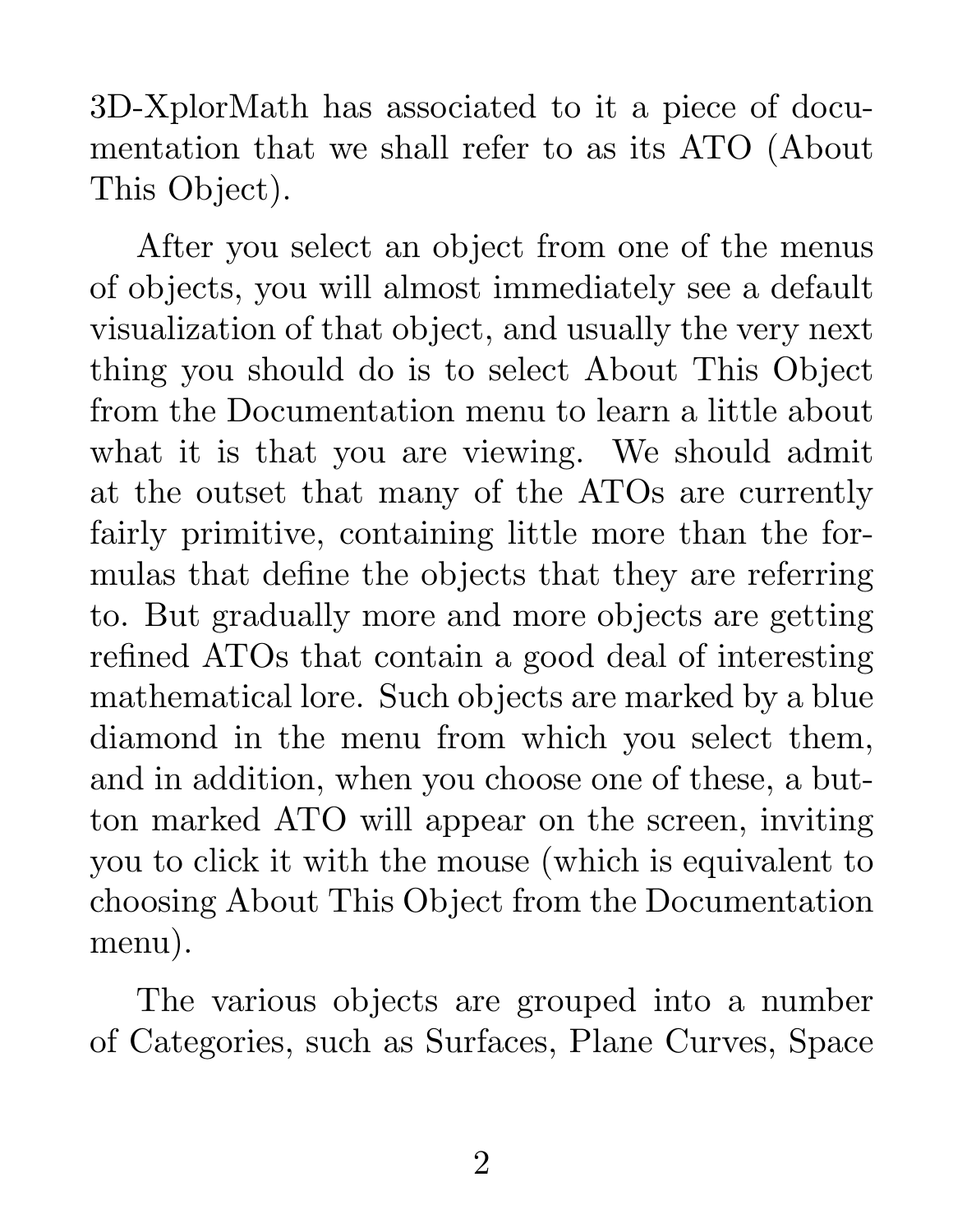Curves, Conformal Maps, etc., and each Category has associated to it a piece of documentation called its ATC (About This Category). If you are going to be spending some time looking at various objects from a given category, then it is a good idea to choose About This Category from the Documentation menu and read the panel that comes up.

As for the documentation for the program itself, a basic version can be found in the Help menu, and in particular we recommend that you at least glance at "Once Over Lightly" and the two "Getting Started" items there. This documentation is built into the program (and so it is guaranteed to be there) but in these days of multi-media, it suffers from being formatted as plain vanilla text. There is in addition a much more extensive version of the program documentation that is formatted as hypertext (html) and that will open in your web browser if you select Local HTML Documentation in the Documentation menu. These web pages come with the standard distribution of the 3D-XplorMath program in a folder called 3DFSdocs, and will be found by the program if you place that folder either in the same folder as the running copy of 3D-XplorMath, or else in the Application Support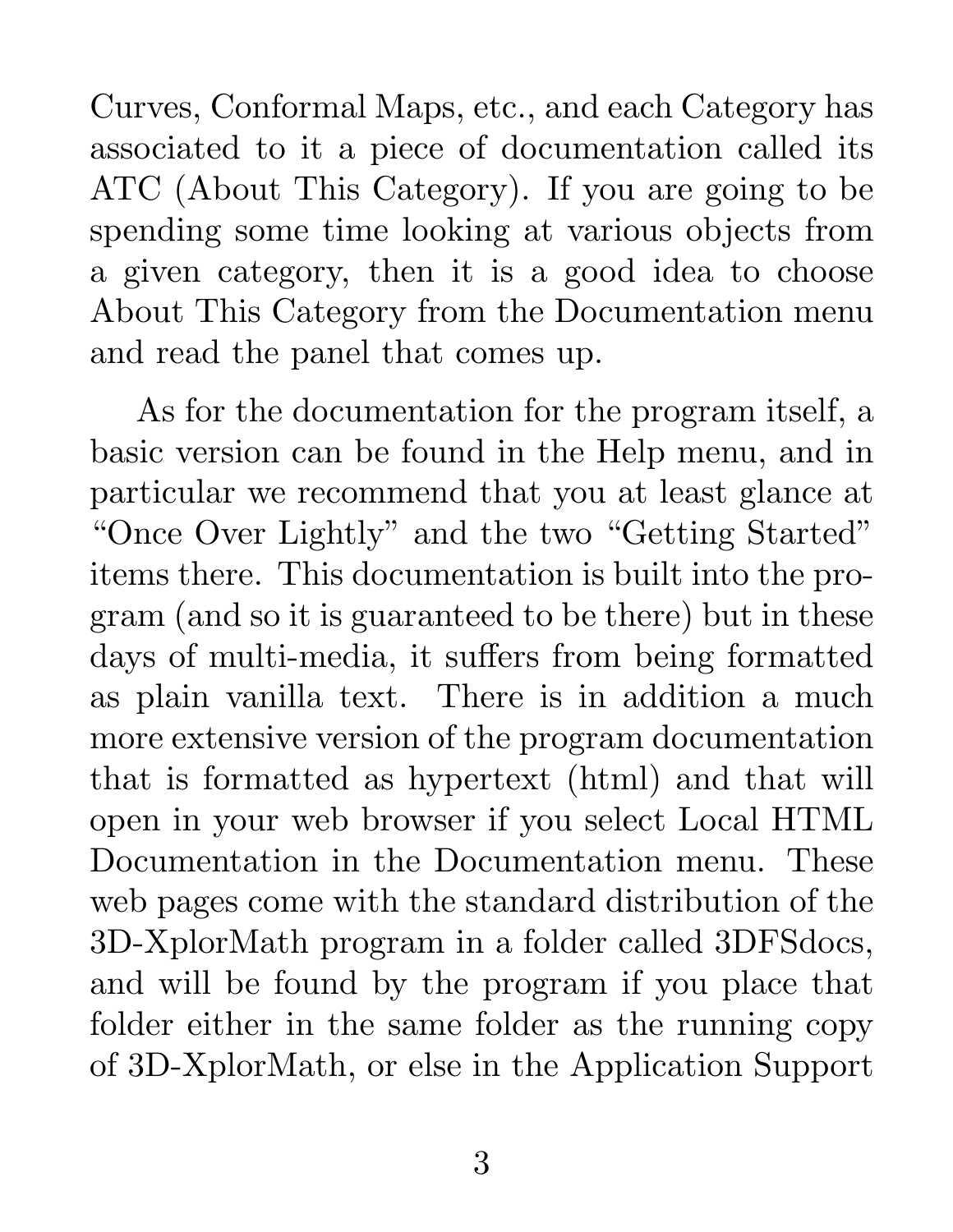folder inside the System folder. The 3DFSdocs folder also contains many ATOs and ATCs in PDF format, and if you place that folder as suggested above then you will have the luxury of reading these files with Acrobat.

Finally, we should mention that you can on your own add to the documentaion that will be available from the Documentation menu while the program is running. There is a folder called USERDocs in the 3D-XplorMath application folder, and the name of any file that you place in this folder will become an item of the User Topics submenu of the Documentation menu. When a user selects a filename from the User Topics menu, the corresponding file will be opened, just as if its icon had been double-clicked in the Finder. You are not restricted to text files—this will work also for PDF files, JPEG (and other picture files), and even Quicktime movies. If you place files in a folder and drag that folder into the USERDocs menu, then the name of that folder will become the name of a submenu of the User Topics menu, and the files in that folder will be items of that submenu (and yes, since you asked, this does work recursively). You do not need to put an actual folder in the USER-